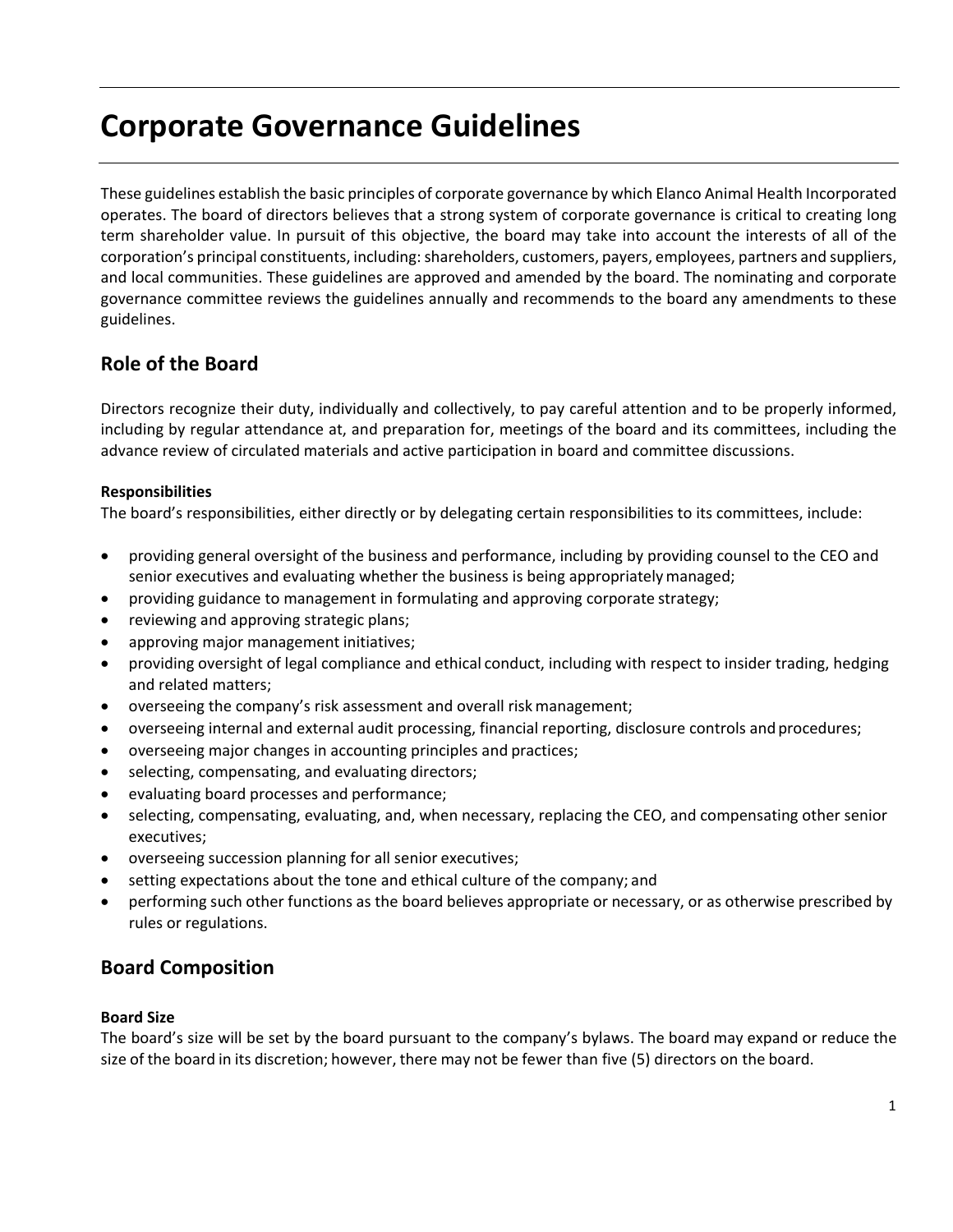#### **Independence Determination**

The board annually determines, taking into consideration the recommendations of the nominating and corporate governance committee, and discloses the independence of directors.

No director is considered independent unless the board has determined, based on all relevant facts and circumstances, that he or she has no material relationship with the company, either directly or as a partner, significant shareholder, or officer of an organization that has a material relationship with the company. The board has adopted the categorical independence standards for directors established in the NYSE listing standards.

In addition, members of the audit, compensation and nominating and corporate governance committees must meet all applicable independence tests of the NYSE and SEC.

#### **Selection of Director Candidates**

Subject to the company's organizational documents and any operative agreements entered into by the company, the board is responsible for selecting candidates for board membership and for establishing the general criteria to be used in identifying potential candidates. The nominating and corporate governance committee leads the director succession planning process. The nominating and corporate governance committee makes recommendations to the board for nominations, identifies and screens potential new candidates, including by reviewing recommendations from other board members, management and shareholders, and assessesthe ongoing contributions of incumbent directors whose terms are expiring with input from all other board members. The nominating and corporate governance committee may also retain search firms to assist in identifying and screening candidates.

#### **Director Qualifications**

The board selects director candidates who represent a mix of backgrounds and experiences that will enhance the quality of the board's deliberations and decisions. Board membership should reflect diversity in its broadest sense, including persons diverse in geography, gender, and ethnicity.

Board members should also display the personal attributes necessary to be effective directors: integrity, sound judgment, intellectual prowess and versatility, confidence, independence in fact and mindset, ability to operate collaboratively, willingness to ask difficult questions, willingness to listen, ability to commit the necessary time to duties as a director and commitment to the company, itsshareholders and its other constituencies. The nominating and corporate governance committee periodically reviews with the board the criteria for the selection of directors.

#### **Director Tenure**

The board is comprised of three classes of directors, with approximately one-third of the directors assigned to each class, and the members of each class are elected for a term of three years. Generally, the board's self-evaluation process is an important determinant for continuing service. There is no limit on the number of terms for which a director may be elected. The board does not endorse arbitrary term limits on directors' service, nor does it believe in automatic re-nomination.

#### **Other Board Service; Change of Employment**

Serving on Elanco's board requires significant time and attention. Directors shall ensure that existing or future commitments do not materially interfere with their ability to fulfill their responsibilities as Elanco directors. In general, no non-employee director may serve on more than three other public company boards. The CEO may not serve on more than one other public company board. Directors should advise the chairperson of the nominating and corporate governance committee (and such person should advise the company's corporate secretary) in advance of accepting an invitation to serve on another public company board. The nominating and corporate governance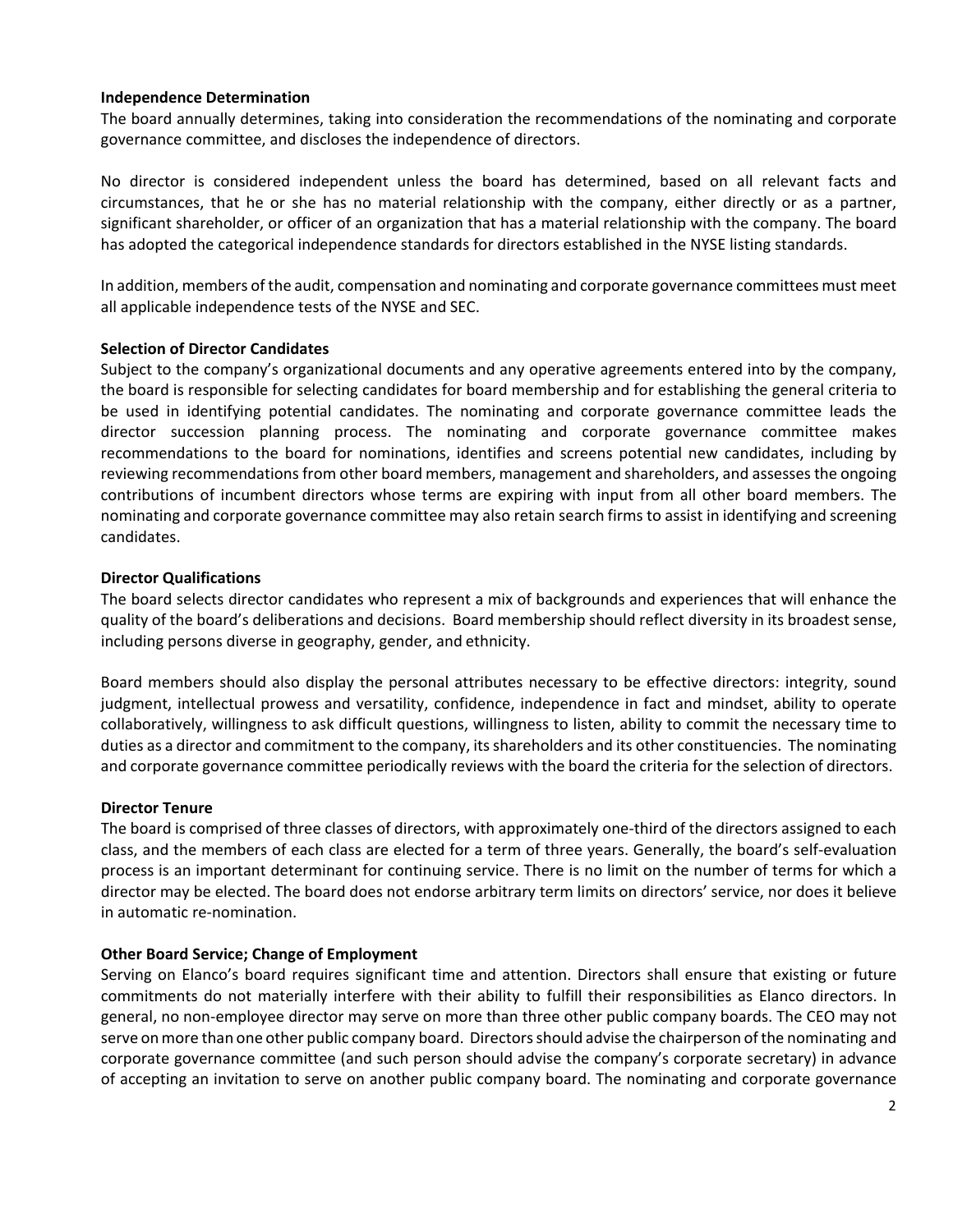committee or the chairperson of that committee may approve exceptions to this limit upon a determination that such additional service will not impair the director's effectiveness on the board.

The board does not believe that directors who retire or change the position they held when they became a member of the board should necessarily leave the board. Promptly following such event, the director must notify the nominating and corporate governance committee, which shall review the continued appropriateness of the affected director remaining on the Board under the circumstances. The affected director is expected to act in accordance with the nominating and corporate governance committee's recommendation following such review**.**

#### **Director Elections**

Directors are elected by the plurality of the votes cast by the holders of shares entitled to vote in the election at the meeting of shareholders, provided a quorum is present.

# **Key Board Responsibilities**

## **Selection of the Chairman and Chief Executive Officer**

The board currently has a strong, independent, non-executive chairman to further strengthen the company's governance structure. The board believes this provides an effective leadership model for the company to assure effective independent oversight at this time. However, no single leadership model is right for all companies and at all times. Depending on the circumstances, other leadership models, such as combining the roles of the CEO and chairman of the board, might be appropriate. Accordingly, the board periodically reviews its leadership structure.

#### **Evaluation of the Chief Executive Officer**

The board has delegated to the compensation committee, along with the independent chairman of the board, the task of evaluating the CEO annually and reporting its determination to the board. The chairman of the compensation committee together with the independent chairman of the board communicates the conclusions to the CEO. The evaluation is based on objective criteria including performance of the business, accomplishment of long-term strategic objectives, development of management, and other factors that the board and compensation committee agree are appropriate in assessing the CEO's performance. The evaluation is used in determining the CEO's compensation.

#### **Succession Management and Election of Officers**

The board periodically reviews management development and succession plans with respect to executive officers, and engages the CEO in such discussions as appropriate. The board considers from time to time as appropriate potential successors to the CEO in the event of his or her resignation, retirement or disability.

## **Code of Ethics**

The board approves the company's code of ethics, which is set out in:

- The Code of Business Conduct, which is a comprehensive code of ethical and legal business conduct applicable to all employees and the board; and
- The Financial Code of Ethics, a supplemental code for the CEO, CFO and all other members of financial management that recognizes the unique responsibilities of those individuals in assuring proper accounting, financial reporting and controls, and financial stewardship.

The audit committee assists in the board's oversight of compliance programs with respect to matters covered in the code of ethics.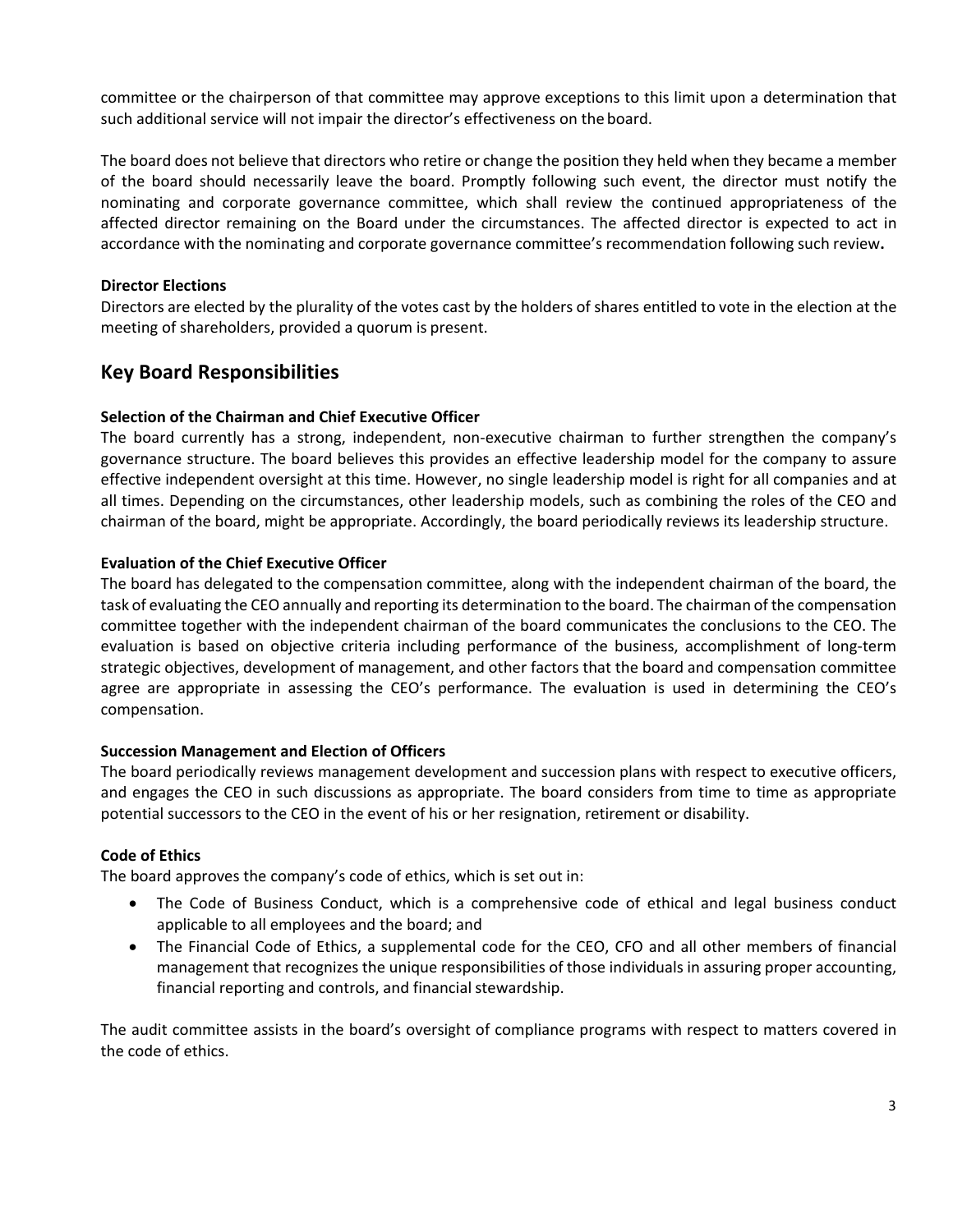#### **Confidentiality**

The proceedings and deliberations of the board and its committees, as well as all discussions that directors may have with other directors, management, or employees, are confidential, and maintaining the confidentiality of confidential company information is imperative. All such proceedings, deliberations and discussions with other directors, with management, or with employees of Elanco, and any other confidential information learned during the course of service on the board, shall be held in strict confidence, including after board service has ceased. Such information shall be used solely in furtherance of Elanco's business and not for any personal benefit or to benefit persons or entities outside of Elanco.

Directors should exercise due care to ensure that any interactions with employees of Elanco do not result in the inappropriate disclosure of confidential company information in the possession of directors and are not unduly distracting or disruptive to the company's business operations. Directors should refrain from giving strategic or operating direction to management and employees outside the scope of responsibilities of the board or its committees.

Each director should refer to the chairman, CEO, and/or general counsel all inquiries or requests for information from institutional investors or other shareholders, the press/media, analysts, and all other third parties regarding Elanco.

## **Compensation of Board Members**

#### **Director Compensation Philosophy and Approval Process**

The company designs its director compensation program to attract directors who contribute a diversity of skills and both breadth and depth of experience to the board. Directors who are employees receive no additional compensation for serving on the board.

Director compensation is reviewed annually by the board on the recommendation of the compensation committee. Assisted by an independent consultant, company management reports annually to the compensation committee concerning the status of the board compensation program relative to those of other comparable U.S. corporations.

#### **Director Equity Ownership**

Directors should hold meaningful equity ownership positions in the company. Accordingly, a significant portion of director compensation is made in the form of company equity. The board will consider from time to time equity ownership requirements for non-employee directors. Directors are prohibited from hedging their Elanco Animal Health Incorporated stock and from pledging, or using as collateral, their Elanco Animal Health Incorporated stock.

# **Functioning of the Board**

#### **Executive Sessions of Directors**

At every regular board meeting, the non-employee directors meet in executive session without any members of management present and also meet in executive session with the CEO. The independent directors meet in executive session without any members of management present at least once a year.

#### **Conflicts of Interest**

Occasionally a director's business or personal relationships may give rise to an interest that conflicts, or appears to conflict, with the interests of the company. A director must disclose to the general counsel or the chair of the audit committee all relationships that create a conflict or appearance of a conflict. The board will take appropriate steps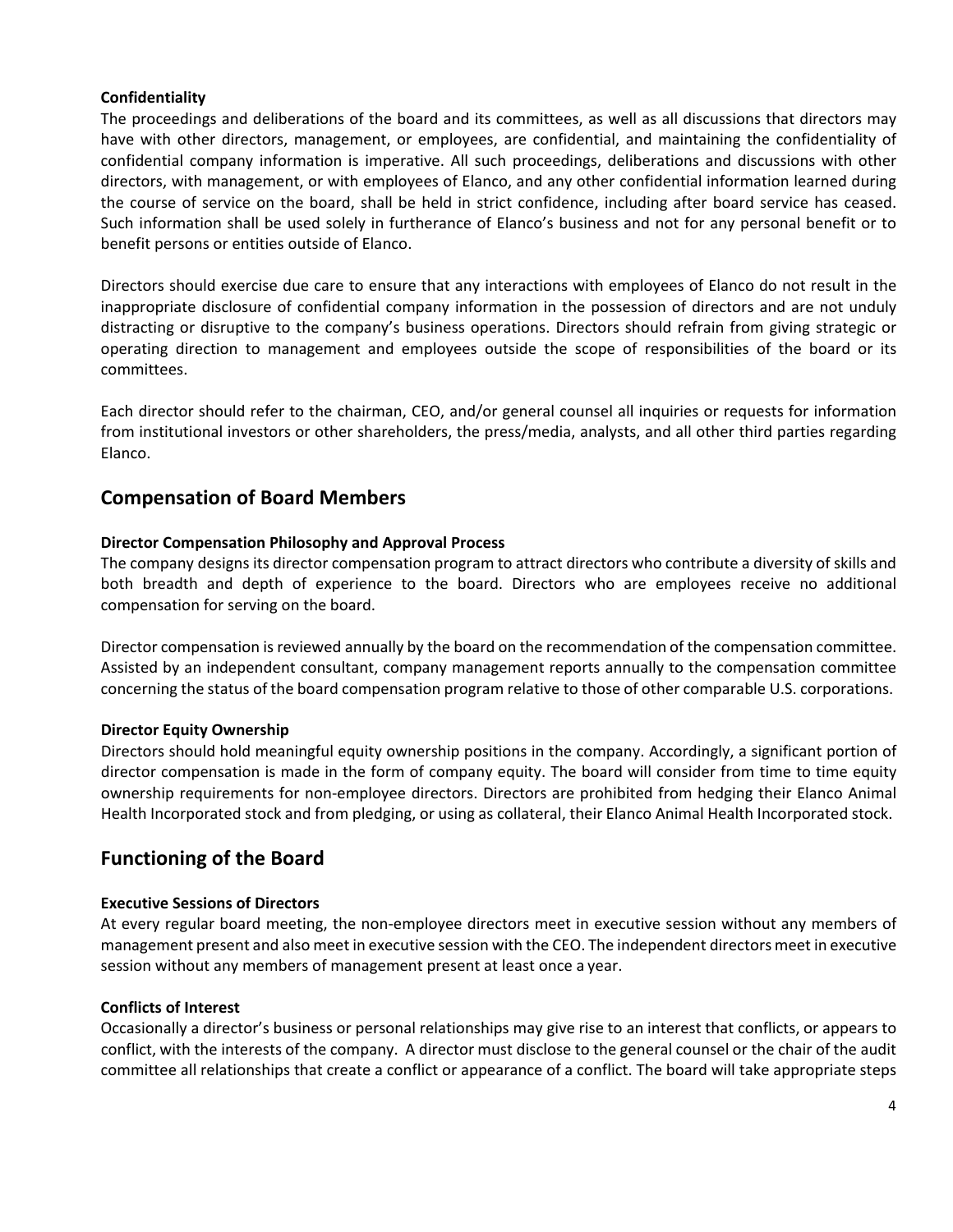to identify actual or apparent conflicts and to appropriately manage the conflict, which could include asking a director to excuse him- or herself from participating in discussions and/or voting on anissue.

#### **Orientation of New Directors; Director Education**

The board has delegated to the nominating and corporate governance committee the oversight of the company's orientation program for new directors. All directors are encouraged to attend director development programs and conferences that relate to director duties or other corporate governance topics, or to other topics relevant to the work of the board.

### **Assessment of Board Processes and Performance**

The nominating and corporate governance committee is responsible for annually overseeing an assessment of the performance of the board and board processes and for overseeing committee assessments in accordance with their respective charters, as well as for reviewing with the board the results of these assessments.

#### **Frequency of Board Meetings**

A schedule of board meetings and agenda topics to be discussed for the ensuing year is issued at the beginning of each year (to the degree these can be foreseen). The board may hold additional meetings from time to time as determined by the needs of the business. The board may also act by unanimous written consent.

#### **Director Attendance**

Each director is expected to attend all meetings of the board and board committees of which the director is a member as well as the annual meeting of shareholders.

#### **Selection of Agenda Items for Board Meetings**

The chairman of the board establishes the agenda for each board meeting. All directors are encouraged to discuss with the chairman or secretary any additional items they believe should be considered for the agenda. Each director may raise at any regular board meeting subjects for discussion that are not on the meeting's formalagenda.

Information that is important to the board's understanding of the business of the company is distributed to the board prior to each board meeting and periodically, as appropriate, between board meetings.

## **Regular Attendance of Non-Directors at Board Meetings**

The board may invite company employees to attend portions of board meetings. Should the chairman or CEO wish to suggest that a company employee attend on a regular basis, such suggestion should be made to the board for its concurrence.

#### **Director Access to Management and Independent Advisors**

The board and its committees retain independent advisors to assist them in carrying out their activities when and as needed, and the company provides adequate resources to compensate such advisors.

## **Board's Interaction with Institutional Investors, the Press, Customers, and Other Constituencies**

The board believes that management should speak for the company. If comments from the board are appropriate, they should ordinarily come from the chairman or from the board's designated spokesperson. However, shareholders or other interested parties may communicate directly with the chairman or with the independent directors as a whole. Such communications should be directed in writing to the chairman in care of the company's secretary.

# **Board Committees**